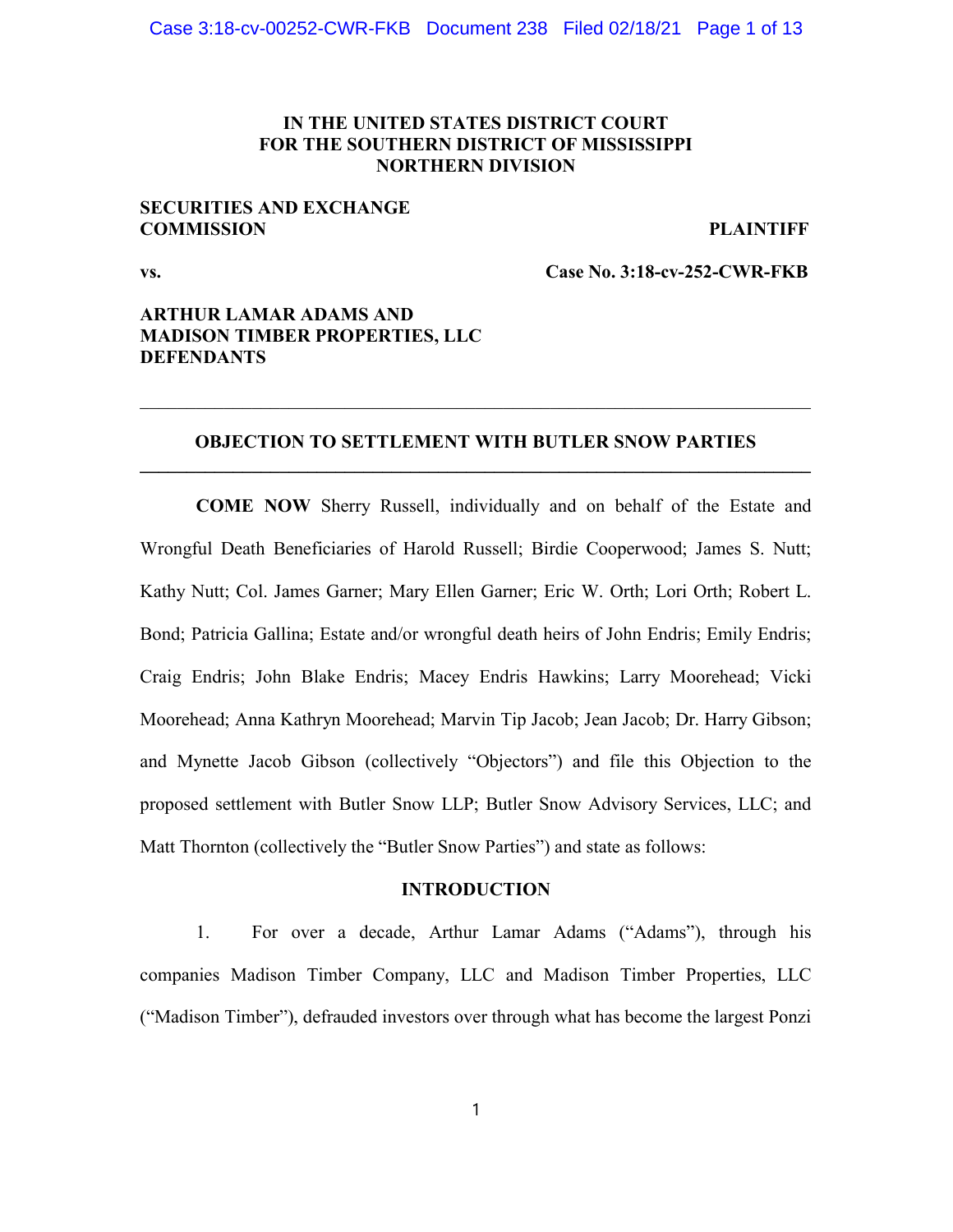## Case 3:18-cv-00252-CWR-FKB Document 238 Filed 02/18/21 Page 2 of 13

scheme in Mississippi's history. But Adams did not act alone. Adams' scheme flourished, month after month, year after year, for over ten years, because of the assistance from sophisticated parties—such as the Butler Snow Parties— without whom the scheme would never have gotten off the ground, much less grown to over \$164 million. As noted by the Receiver, the Butler Snow Parties "lent their influence, their professional expertise, and even their clients to Adams. They made a fraudulent enterprise a fraternity." See Alysson Mills v. Butler Snow, LLP et al, 18-cv-866 (S.D. Miss. 2018) ("Mills v. Butler Snow"), [Doc. 1] p. 2 (emphasis added). The Butler Snow Parties were actively engaged in the propagation of this fraud for nearly a decade and likely received many millions of dollars for role.

2. The Objectors have filed actions pending in the Hinds County Circuit Court asserting, inter alia, claims against Adams, Madison Timber, and related persons and entities for intentional infliction of emotional distress (and wrongful death as to Sherry Russel). Once the stay is lifted, the Objectors will be adding claims for negligent infliction of emotional distress, civil conspiracy, and aiding and abetting fraud, among other causes of action. (Hereinafter, Objectors' pending and future claims for intentional/negligent infliction of emotional distress, wrongful death, civil conspiracy and aiding and abetting are collectively referred to as the "Emotional Distress Claims"). The Objectors intend to include the Butler Snow Parties as defendants and pursue their claims vigorously, particularly aiding and abetting, where they will seek emotional distress and other damages.

3. The Receiver now seeks permission to settle the Receivership Estate's claims with the Butler Snow Parties for no consideration whatsoever for the Objectors'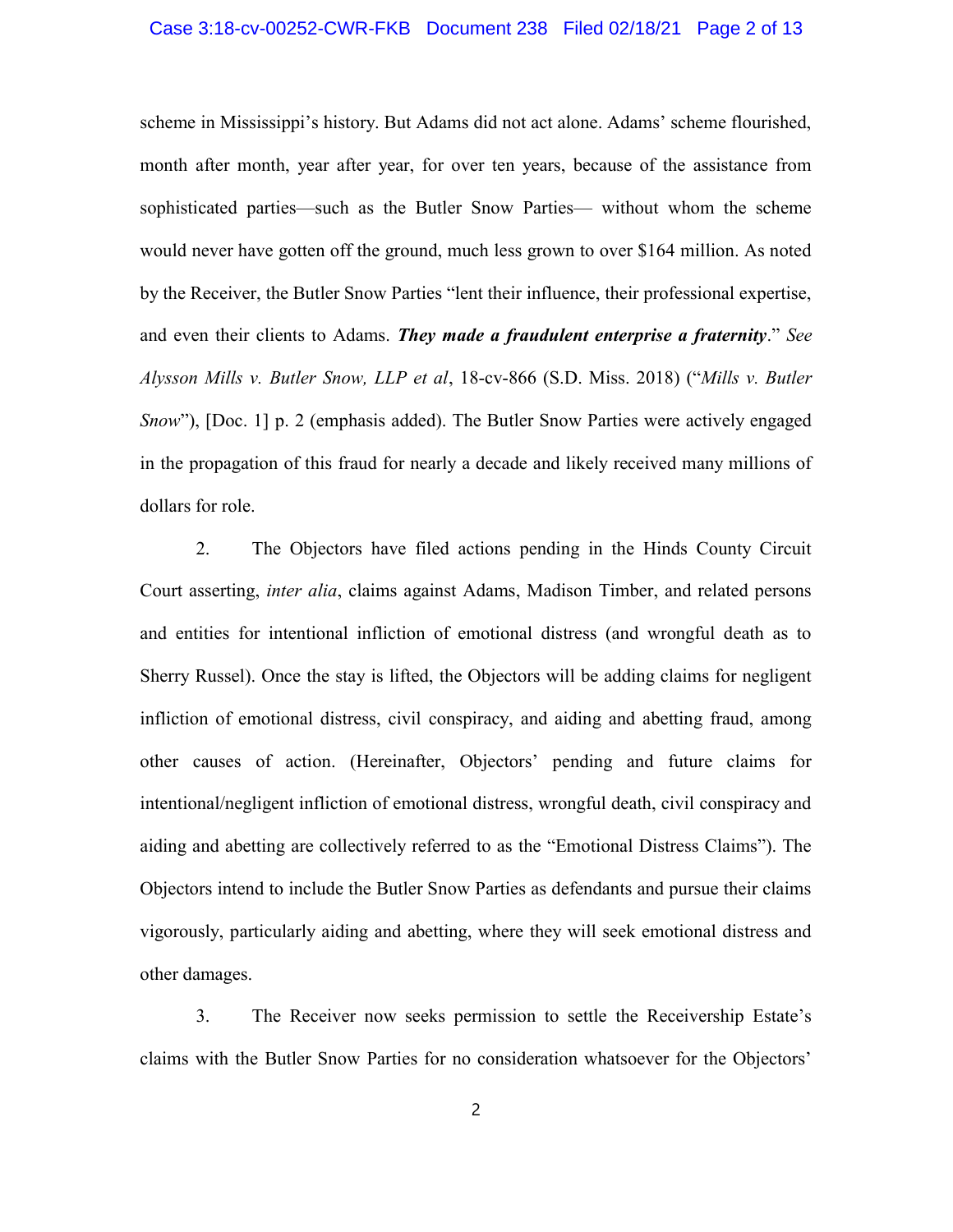## Case 3:18-cv-00252-CWR-FKB Document 238 Filed 02/18/21 Page 3 of 13

Emotional Distress Claims, and further asks the Court to forever bar the Objectors from bringing those claims in the future. Stated differently, the Receiver's proposed settlement with the Butler Snow parties asks the Objectors to settle their Emotional Distress claims against the Butler Snow Parties for zero compensation. Such inequitable terms are categorically unacceptable to the Objectors.

4. Further, the Receiver asks the Court to approve the settlement without sufficient information that would allow the Court to determine if the proposed settlement is otherwise fair, reasonable and adequate. Because the threadbare record before the Court regarding how the parties reached the proposed settlement offers no meaningful information from which the Court can determine the adequacy of the settlement, it must be rejected until more information is produced.

5. The Objectors now ask that the Court reject the proposed settlement until: (1) the Receiver provides additional information about how it was reached, and (2) exceptions are made to the proposed bar order.

### **BACKGROUND**

6. From 2009 to 2018, Adams orchestrated the largest Ponzi scheme in Mississippi history, defrauding hundreds of investors. See, e.g., Mills v. Billings, No. 3:18-cv-679, 2019 WL 3877853, \*1 (S.D. Miss. Aug. 16, 2019). Those defrauded included many sophisticated investors with means, and even included Senator Roger Wicker.

7. The Objectors are also victims of the Ponzi scheme, but they are neither sophisticated nor wealthy, and many are elderly and/or are in poor health and qualify as vulnerable adults. See Motion to Clarify [Doc. 156], pp. 4-7. For example, as detailed in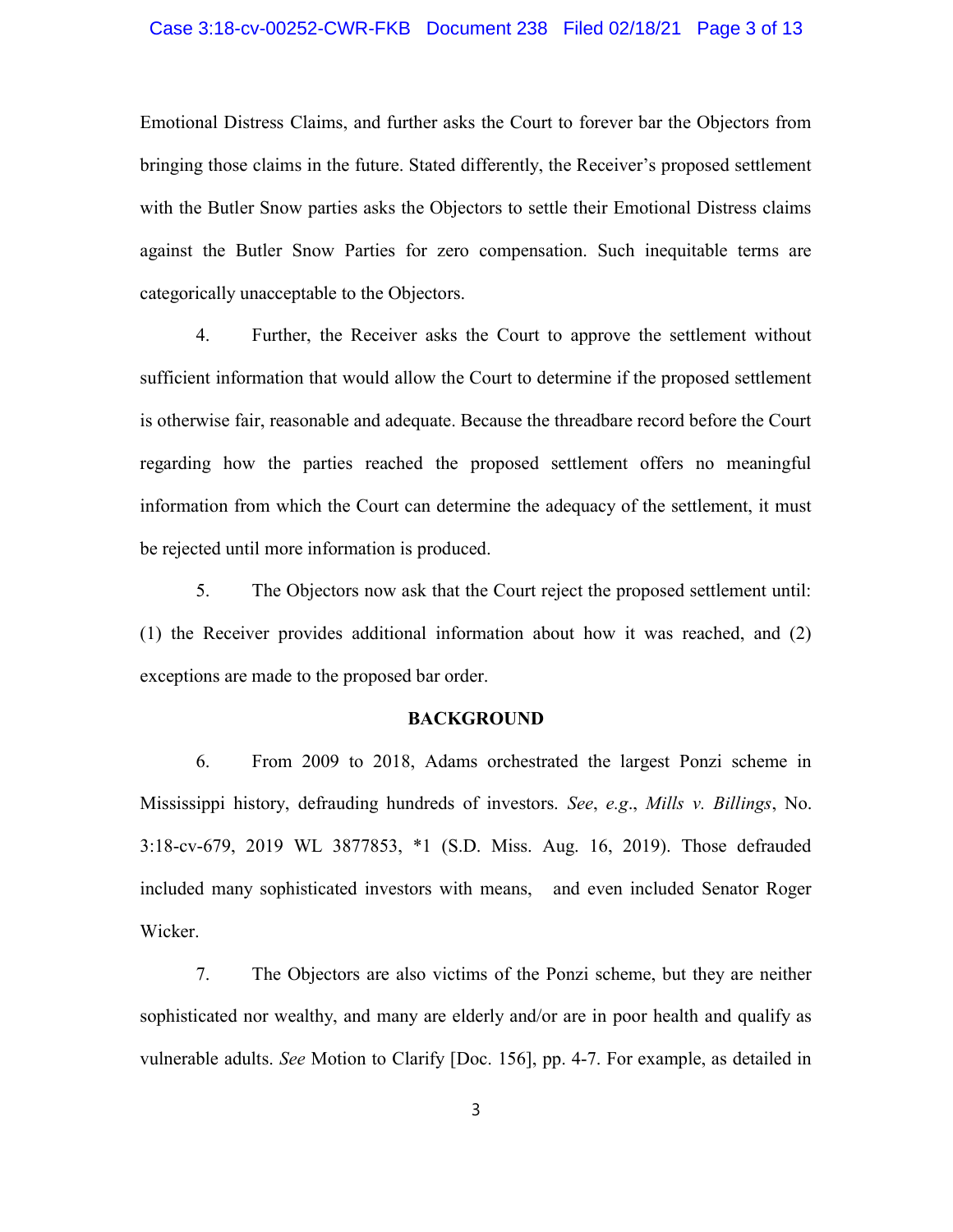Objectors' (then-Intervenors') Motion for Clarify, Objector Sherry Russell's husband, Harold, died seven months after learning that his family's life savings were lost to the Ponzi scheme. *Id.* at 4-5, [Doc. 156-4] pp 3-4. The emotional impact of the fraud and emotional distress caused or contributed to his death. [Doc. 156] p. 5. Objector Birdie Cooperwood also lost her only savings (which she received following the death of her four children), was forced to sell her house and move in with her daughter. Id. at 5-6. Objector Eric Orth is a disabled veteran who converted his long-term disability policy (worth approximately \$2 million over his lifetime) into a lump sum for the purpose of investing in the Ponzi scheme. Once the scheme collapsed, Mr. Orth was left in financial ruin and without the means to live independently. *Id.* at 6.

8. On June 22, 2018, the Court appointed the Receiver to oversee the estate of Adams and Madison Timber. [Doc. 33]. That order broadly stayed all civil legal proceedings of any nature involving any Receivership Property, including actions against third parties. Id. at 12–13; [Doc. 134 at 3-4]. The Court has described the Receiver's role thusly:

In the simplest terms, the Order positions the Receiver as if she was the first person in line to board a Southwest Airlines flight, where there is limited capacity and there are no reserved seats. If someone cuts in front of the Receiver, her choices become more limited. The Order also prevents victims from jostling for a position closer to the front of the line.

[Doc. 133, p. 3].

9. Consequently, victims of the Ponzi scheme, including Objectors, have refrained from pursuing claims against Adams, Madison Timber, or third parties whom the victims would allege caused them harm by intentionally or negligently furthering the Ponzi scheme and aiding and abetting the fraud, thereby causing the victims' losses and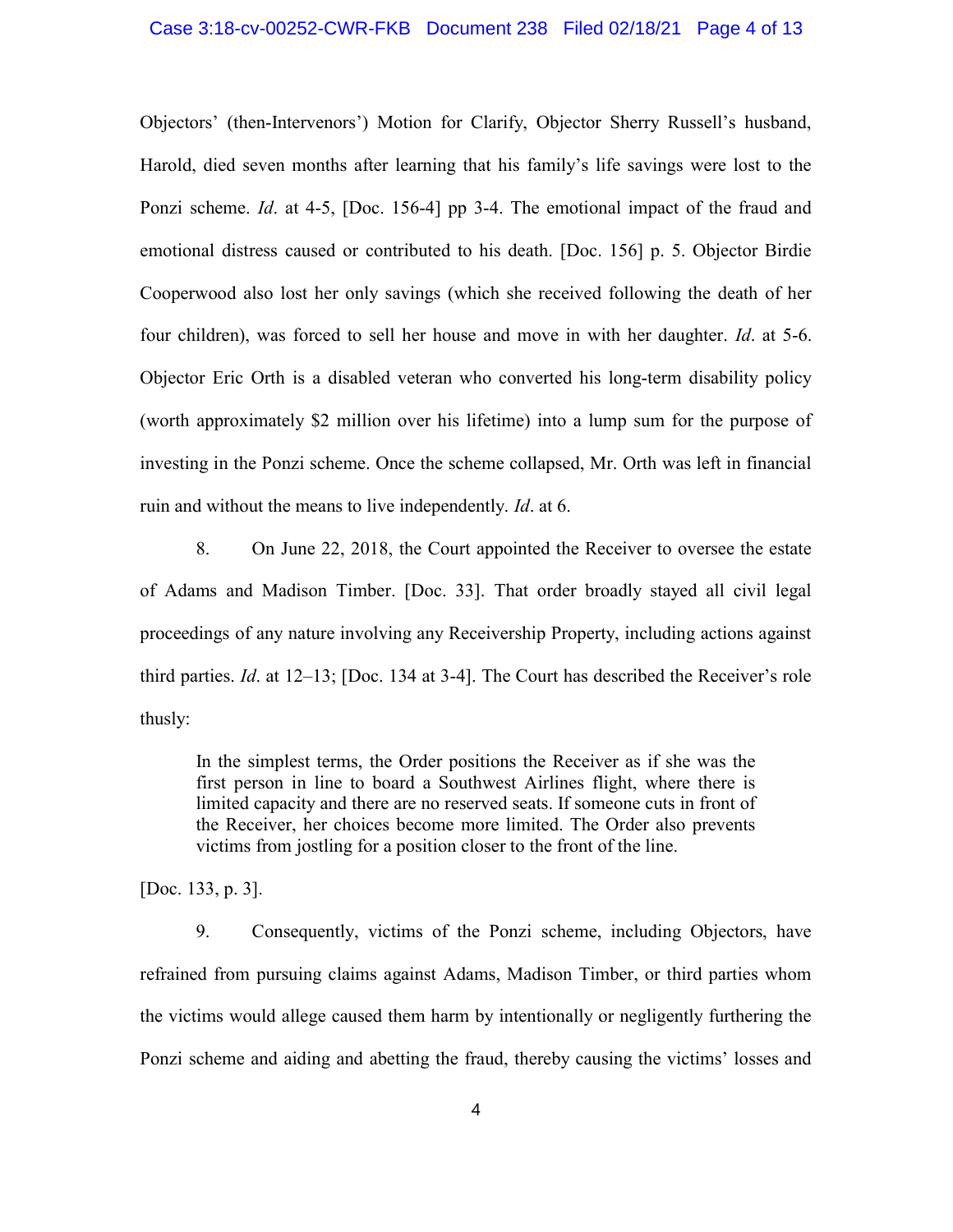## Case 3:18-cv-00252-CWR-FKB Document 238 Filed 02/18/21 Page 5 of 13

damages, including their damages for emotional distress. In so refraining, Objectors are left to recover their losses and damages from the eventual distribution of the Receivership Estate or from third parties after the Receiver has completed her investigation and related litigation.

10. The above notwithstanding, and out of an abundance of caution solely to protect the statute of limitations, the Objectors filed actions in the Hinds County Circuit Court asserting, *inter alia*, claims against Adams, Madison Timber, and related persons and entities for intentional infliction of emotional distress and, as to Sherry Russell and her husband, wrongful death. See [Doc. 156]. All Objectors will also be making claims for negligent infliction of emotional distress, civil conspiracy, and aiding and abetting, which are protected under a three-year statute of limitations. Objectors will be seeking damages under these theories for, *inter alia*, their extreme emotional distress. (Hereinafter, Objectors' pending and future claims for intentional/negligent infliction of emotional distress, wrongful death, civil conspiracy and aiding and abetting are collectively referred to as the "Emotional Distress Claims").

11. Once the Court's stay is lifted, the Objectors intend to add the Butler Snow Parties (and others) as party defendants to assert, among other things, claims for aiding and abetting fraud.

12. Per the Receiver's December 31, 2020 Report [Doc. 219], her efforts thus far have recovered around \$11.8 million for the Receivership Estate. Victims of the Ponzi scheme lost at least \$85 million on their investments. See the Court's 9/12/19 Order in Mills v. Butler Snow [Doc. 48]  $p. 2$ .

13. On January 11, 2021, the Receiver moved the Court for an order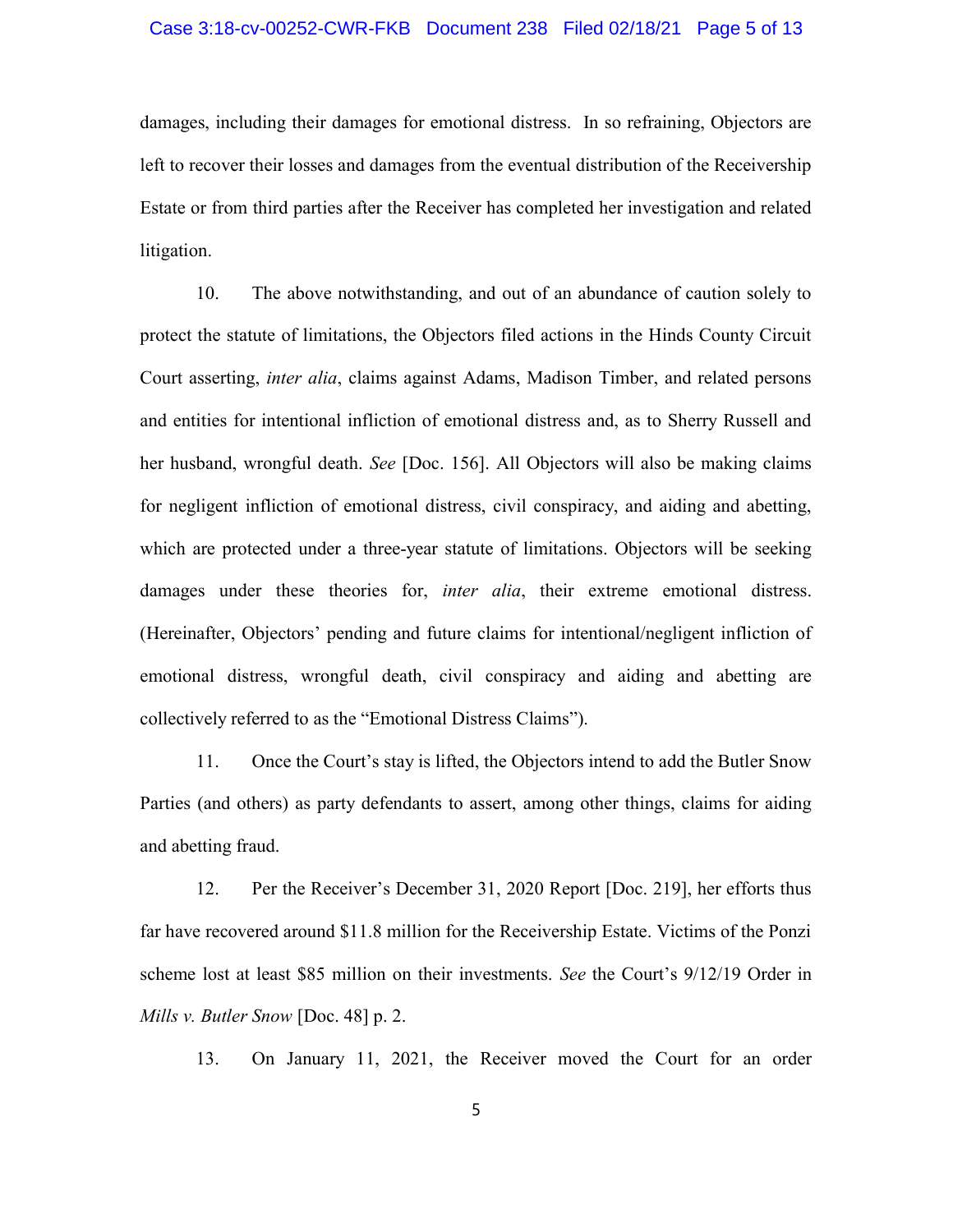## Case 3:18-cv-00252-CWR-FKB Document 238 Filed 02/18/21 Page 6 of 13

approving her settlement with the Butler Snow Parties. [Doc. 221]. Under the terms of the proposed settlement, Butler Snow will pay \$9.5 million to the Receivership Estate. In exchange, the Butler Snow Parties will receive a channeling injunction, or "bar order," prohibiting their victims from pursuing lawsuits against them for their role in the Ponzi scheme. *Id.*  $\P{10}$ ; [Doc. 221] pp. 2-3. Including the \$9.5 million to be paid by the Butler Snow Parties, the amount recovered by the Receiver (now over 2.5 years since her appointment) will total approximately \$21.3 million.

14. Given the remaining litigation, it appears nearly certain that far less than half of the amounts scammed from investors will ultimately be recovered in the Receivership Estate. In that case, Objectors will seek recovery from third parties to be made whole and seek damages related to their Emotional Distress Claims.

15. The proposed settlement with the Butler Snow Parties, which includes a bar order and thus settles their Emotional Distress claims for \$0.00, is unacceptable to the Objectors.

#### ARGUMENT

# A. The Proposed Bar Order Will Settle the Objectors' Emotional Distress Claims for \$0.00.

16. The proposed bar order will improperly extinguish Objectors' Emotional Distress Claims. See Sec. & Exch. Comm'n v. Stanford Int'l Bank, Ltd., 927 F.3d 830, 836 (5th Cir. 2019), cert. denied sub nom. Becker v. Janvey, 140 S. Ct. 2567, 206 L. Ed. 2d 497 (2020) (held that district court abused its discretion by approving a bar order as part of a settlement between the receiver and insurance underwriters, which extinguished certain insureds' extracontractual tort claims).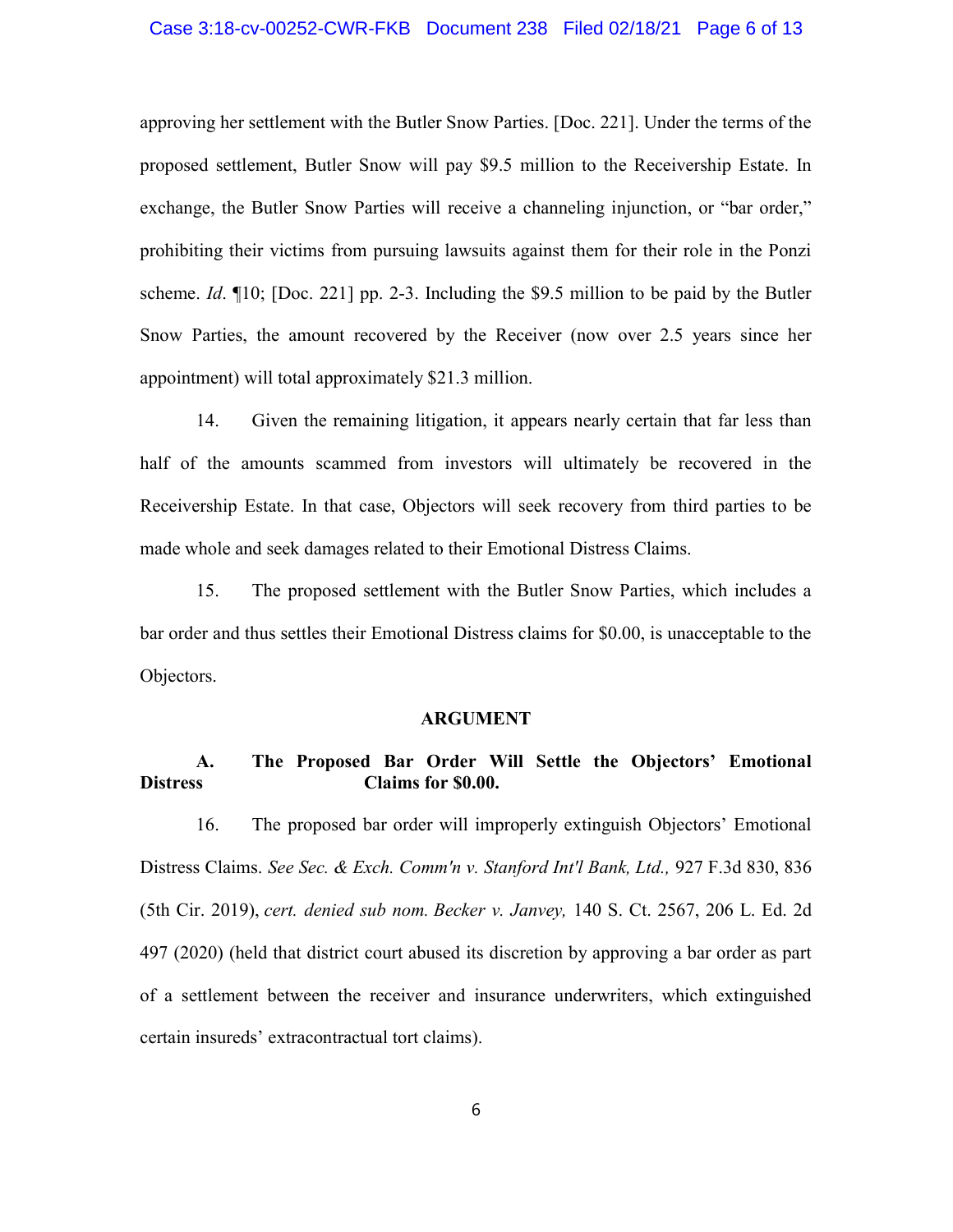## Case 3:18-cv-00252-CWR-FKB Document 238 Filed 02/18/21 Page 7 of 13

17. The Receiver is not seeking, and cannot seek, recovery for Objectors' emotional distress because such damages are unique to the Objectors and are not property of the Receivership Estate. "Like a trustee in bankruptcy or for that matter the plaintiff in a derivative suit, an equity receiver may sue only to redress injuries to the entity in receivership, corresponding to the debtor in bankruptcy and the corporation of which the plaintiffs are shareholders in the derivative suit." *Id.* at 841 (emphasis original) (quoting Scholes v. Lehmann, 56 F.3d 750, 753 (7th Cir. 1995)). "It is axiomatic that a receiver obtains only the rights of action and remedies that were possessed by the person or corporation in receivership." Isaiah v. JPMorgan Chase Bank, 960 F.3d 1296, 1306 (11th Cir. 2020). A receivership's claims do not include "common law tort claims against third parties to recover damages for the fraud perpetrated by the [estate's] own insiders." *Id.* 

18. The proposed settlement provides the Butler Snow Parties with the benefit of extinguishing Objectors' Emotional Distress Claims—completely absolving it of any liability for such claims—without any corresponding payout toward the claims for Objectors' emotional distress. And while the proposed bar order provides that Objectors' claims would be channeled through the Receivership Estate, even if the Objectors could recover for their Emotional Distress Claims through the Estate, the Receiver will not likely recover funds sufficient to pay back all of the investors' actual contractual losses, much less amounts payable toward Objectors' Emotional Distress Claims, which are of equal or greater value to Objectors.

19. The proposed bar order thus effectively settles Objectors' Emotional Distress Claims without any payment toward Objectors' emotional distress damages. See Stanford, 927 F.3d at 847 ("receivership courts have no authority to dismiss claims that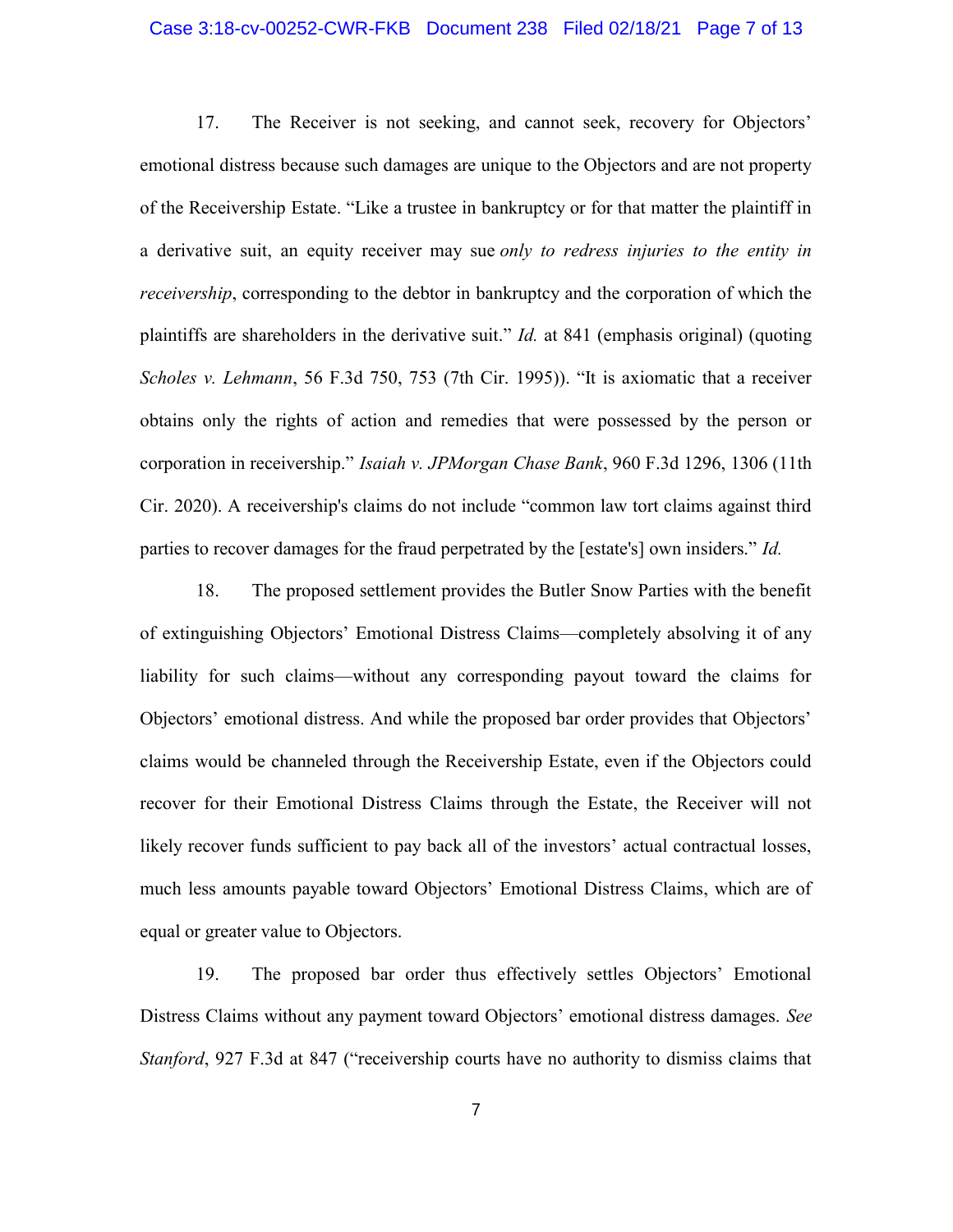## Case 3:18-cv-00252-CWR-FKB Document 238 Filed 02/18/21 Page 8 of 13

are unrelated to the receivership estate. That the district court was looking only to the fairness of the settlement…and ignoring third-party rights contravenes a basic notion of fairness.") (internal quotations omitted).

20. The Objectors have viable aiding and abetting claims against the Butler Snow Parties. See Dale v. Ala Acquisitions, Inc., 203 F. Supp. 2d 694, 697 (S.D. Miss. 2002) (held that, based on the court's review of Mississippi decisions in the context of the general prevailing rule and legal treatises and commentary, Mississippi would recognize a claim for aiding and abetting). Id. As more recently noted by the Northern District of Mississippi:

All who actively participate in any manner in the commission of a tort, or who command, direct, advise, encourage, aid or abet its commission, are jointly and severally liable therefor. Hutto v. Kremer, 76 So. 2d 204, 208 (Miss. 1954) (quoting Cooley on Torts  $\S$  85 (4th Ed.)). Thus, rather than existing as an independent cause of action, Mississippi appears to treat aiding and abetting as a theory for imposing liability against a defendant for an underlying tort. See Fikes v. Wal-Mart Stores, Inc., 813 F.Supp. 2d 815, 822 (N.D. Miss. 2011).

Myles v. Domino's Pizza, LLC, No. 14-cv-00107-DMB, 2015 WL 2092689, at \*4 (N.D. Miss. 2015) (emphasis added). Importantly, "*[r]ecovery for emotional distress and* mental anguish, as well as punitive damages, is allowed for fraud cases." Parsons v. Walters, 297 So. 3d 250, 258 (Miss. 2020) (quoting Cook v. Children's Med. Group, P.A., 756 So. 2d 734, 740 (Miss. 1999)) (emphasis added). "[T]he elements of civil aiding and abetting are laid out in § 876(b) and § 876(c) [in the Restatement (Second) of Torts]". In re Evans, 467 B.R. 399, 409 (Bankr. S.D. Miss. 2011). "Under  $\S$  876(b), liability exists when a party knows that another tortfeasor's conduct constitutes a breach of duty and gives substantial assistance or encouragement to the other."  $Id$ . Consequently, the Butler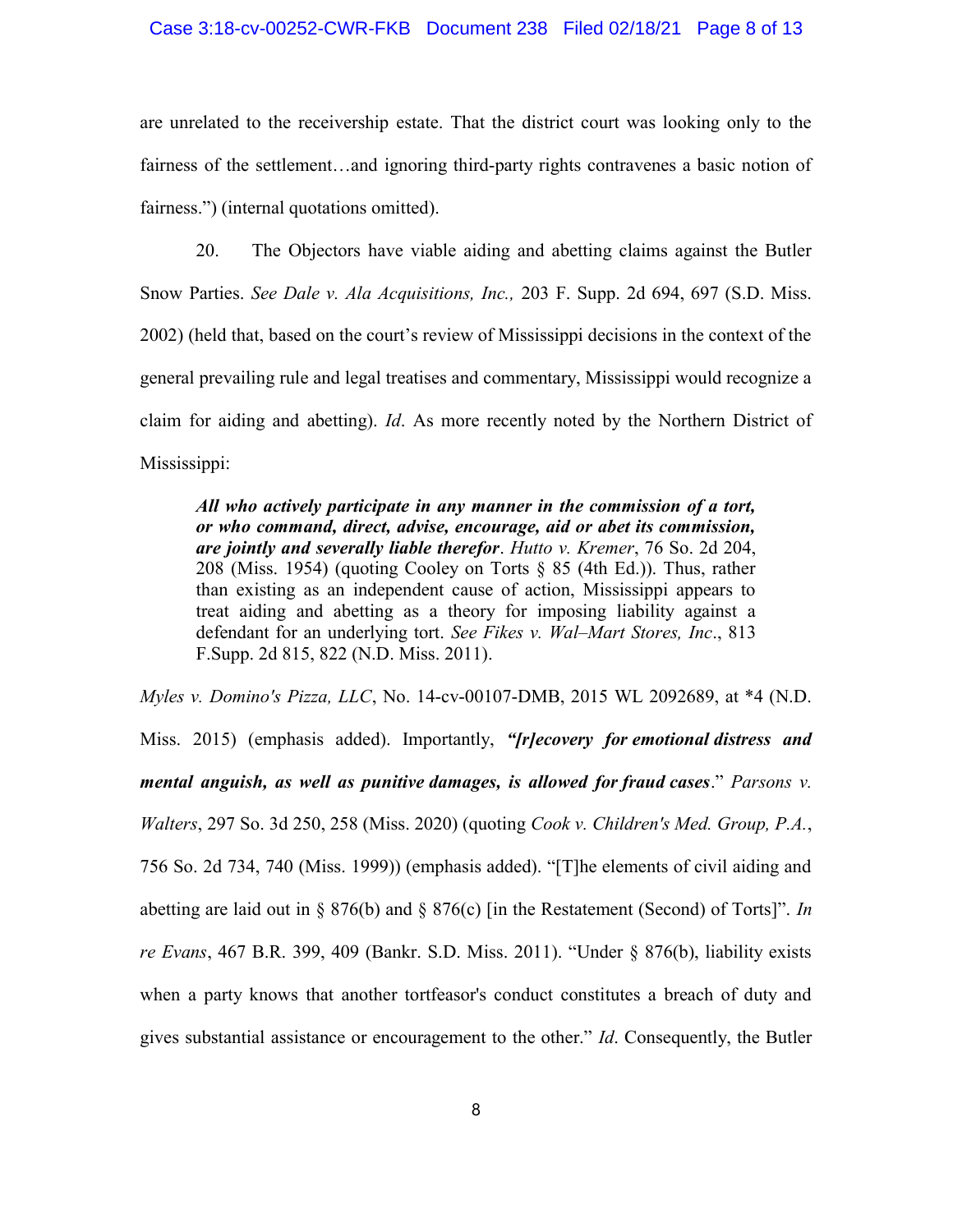## Case 3:18-cv-00252-CWR-FKB Document 238 Filed 02/18/21 Page 9 of 13

Snow Parties may be liable to the Objectors for their emotional distress damages as a result of their aiding and abetting the fraud committed by Adams, Madison Timber Bill McHenry and others.

21. As alleged by the Receiver in her Complaint, the Butler Snow Parties "aided and abetted Adams in committing breaches of duties owed by Adams to Madison Timber and in other tortious conduct" and "[i]n view of the numerous red flags described in this complaint, Defendants knew or should have known that Madison Timber was a Ponzi scheme." Mills v. Butler Snow, 18-cv-866 at  $\P$  128-29. The Receiver continued: "Numerous red flags notwithstanding, [the Butler Snow Parties] gave substantial assistance and encouragement to Adams. [The Butler Snow Parties] lent their influence, their professional expertise, and even their clients to Adams. They made a fraudulent enterprise a fraternity." *Id.* ¶130.

22. The proposed settlement with the Butler Snow Parties almost certainly encompasses payment toward the Receiver's claims for aiding and abetting (how much, however, remains a mystery because, as noted below, the Receiver offers insufficient information about how the settlement was reached). Yet the Receiver did not (because she could not) receive any value for emotional distress damages in her settlement with the Butler Snow Parties. The Receiver instead seeks to settle and extinguish the Objectors' **Emotional Distress Claims for nothing and bar them forever.** Such a result is neither equitable nor conscionable, and certainly not on the bare record before the Court.

23. Not only will the Objectors' viable, unique Emotional Distress Claims be dismissed for zero value if the settlement is approved, the issuance of a bar order would all but extinguish Objector's future prospects for recovery against the remaining third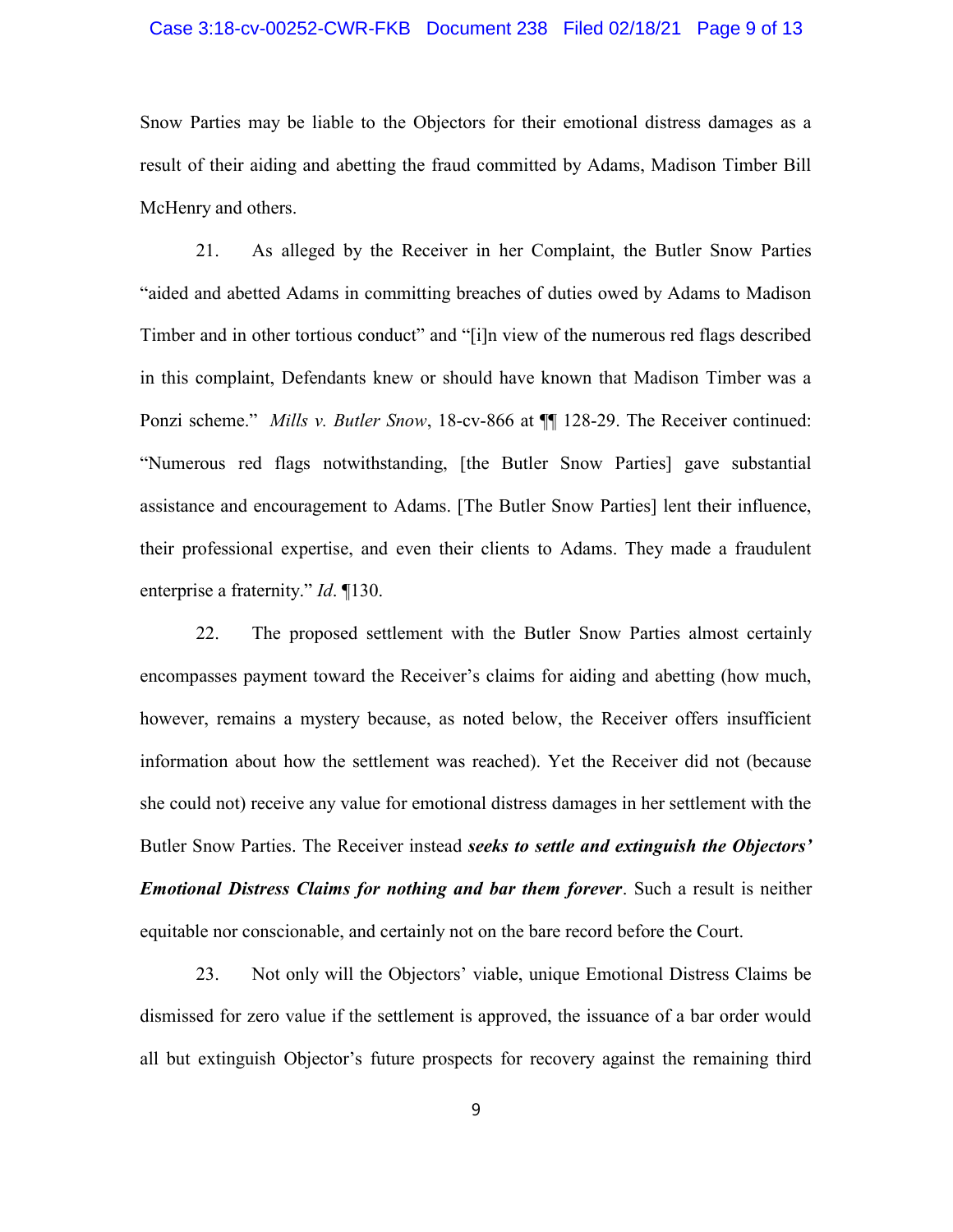## Case 3:18-cv-00252-CWR-FKB Document 238 Filed 02/18/21 Page 10 of 13

parties. If a bar order is entered here, such orders will no doubt be sought and presumably issued in all cases against third parties. The routine issuance of future bar orders against third parties would effectively prohibit *any recovery* by Objectors for their unique emotional distress damages: such damages would be rendered unrecoverable from the Receivership Estate, the insolvent fraudsters, and the third parties that created the environment in which the scheme could flourish. Stated differently, "a permanent bar order is a death knell" that will end the Objectors' Emotional Distress Claims before they have the opportunity to be heard. Stanford Int'l Bank, Ltd., 927 F.3d at 848.

24. The Emotional Distress Claims are significant, likely more valuable than Objectors' actual investment losses, and reflect very serious harm. Carving such claims out from the proposed bar order, and future bar orders against third parties, would serve the interests of equity. Objectors therefore request that the Court modify the proposed bar order to exclude claims—such as Objectors' Emotional Distress Claims and other extracontractual claims—that the Receiver cannot recover for the Receivership Estate.

# B. The Receiver Has Provided Insufficient Information for the Court to Determine the Fairness, Reasonableness, or Adequacy of the Proposed Settlement.

25. The proposed settlement provides insufficient information for the Objectors (or the Court) to determine whether its terms are fair, adequate or reasonable. See Sterling v. Steward, 158 F.3d 1199 (11th Cir. 1998) (a district court has the power to approve a settlement that is fair, adequate and reasonable, and is the product of good faith after an adequate investigation by the receiver). Although a receivership is not a class action, "the Court applies the standard developed in class action cases for review of" a receiver's settlement. Newman v. Sun Capital, Inc., No. 09-cv-445-FTM-29, 2012 WL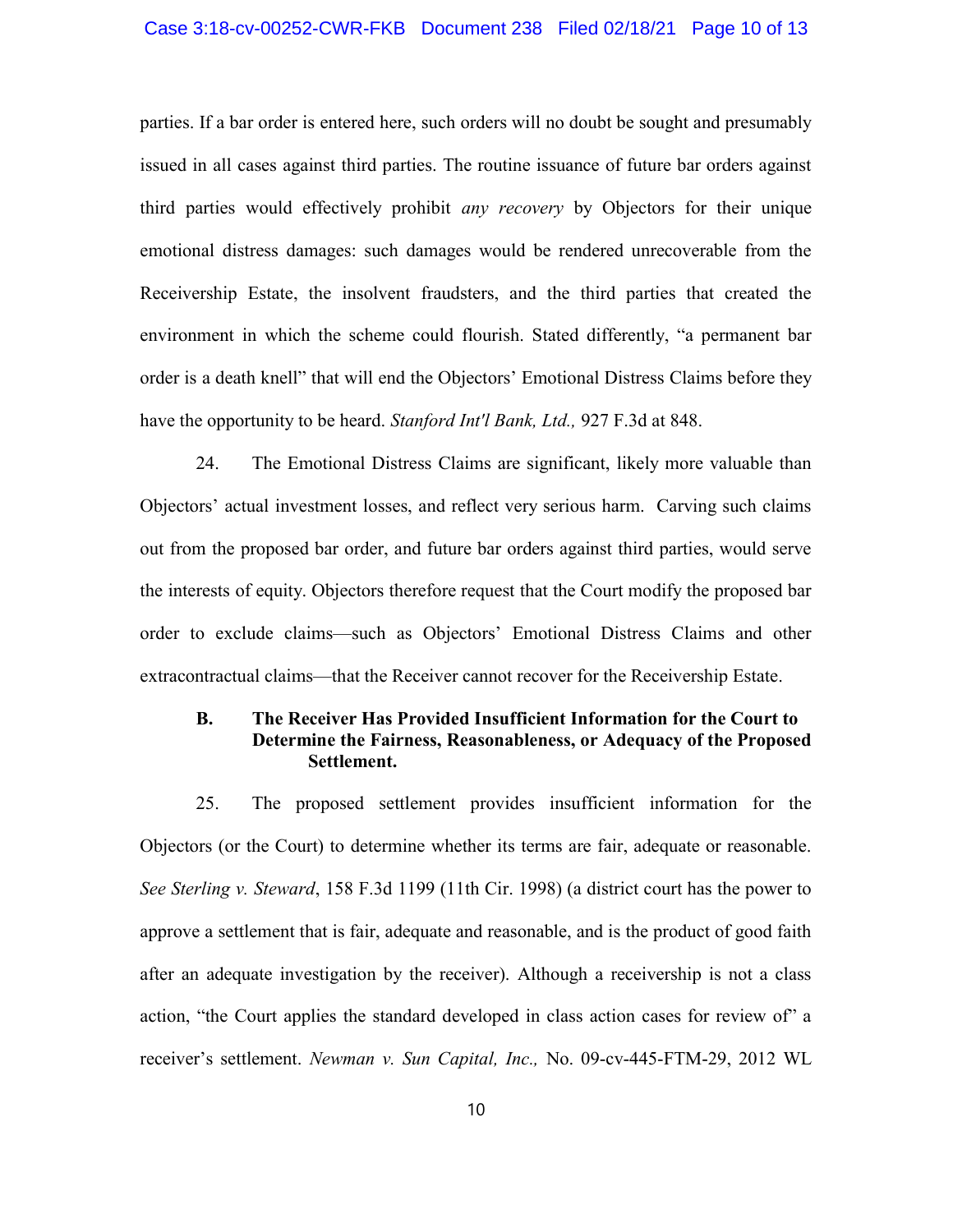3715150, at \*10 (M.D. Fla. 2012). In reviewing such settlements, courts look to:

(1) the likelihood of success at trial; (2) the range of possible recovery; (3) the range of possible recovery at which a settlement is fair, adequate, and reasonable; (4) the anticipated complexity, expense, and duration of litigation; (5) the opposition to the settlement; and (6) the stage of proceedings at which the settlement was achieved.

Id. (quoting Faught v. Am. Home Shield Corp.,  $668$  F.3d 1233, 1240 (11th Cir. 2011)); see also Stanford Int'l Bank, Ltd., 927 F.3d at 838 (noting district court's review of settlement to determine whether it was "in all respects, fair, reasonable, and adequate, and in the best interests of all Persons claiming an interest in, having authority over, or asserting a claim against Underwriters, Underwriters' Insureds, the Stanford Entities, the Receiver, or the Receivership Estate"); S.E.C. v. Stanford Int'l Bank, Ltd., No. 3:09cv-00298-N, 2017 WL 9989250, at \*3 (N.D. Tex. 2017) ("Courts utilize bar orders if they are both necessary to effectuate a settlement and fair, equitable, reasonable, and in the best interest of the Receivership Estate") (internal quotes omitted).

26. The Receiver has not given this court adequate information to scrutinize its fairness, adequacy, or reasonableness. Regarding the first four prongs—likelihood of success at trial; range of possible recovery; range at which possible recover is fair, reasonable and adequate; and the anticipated complexity, expense and during of litigation—the Receiver offers no meaningful information. She instead generically cites the risks of "drawn-out litigation," "adverse rulings," and the potential expenditure of "considerable time and money litigating" the claims ([Doc. 221] ¶¶4, 7), while failing to describe the value of her claims if successfully prosecuted in litigation versus the risks of establishing liability in litigation, the potential expense in litigation.

27. The Court (and Objectors) cannot begin to assess the propriety of the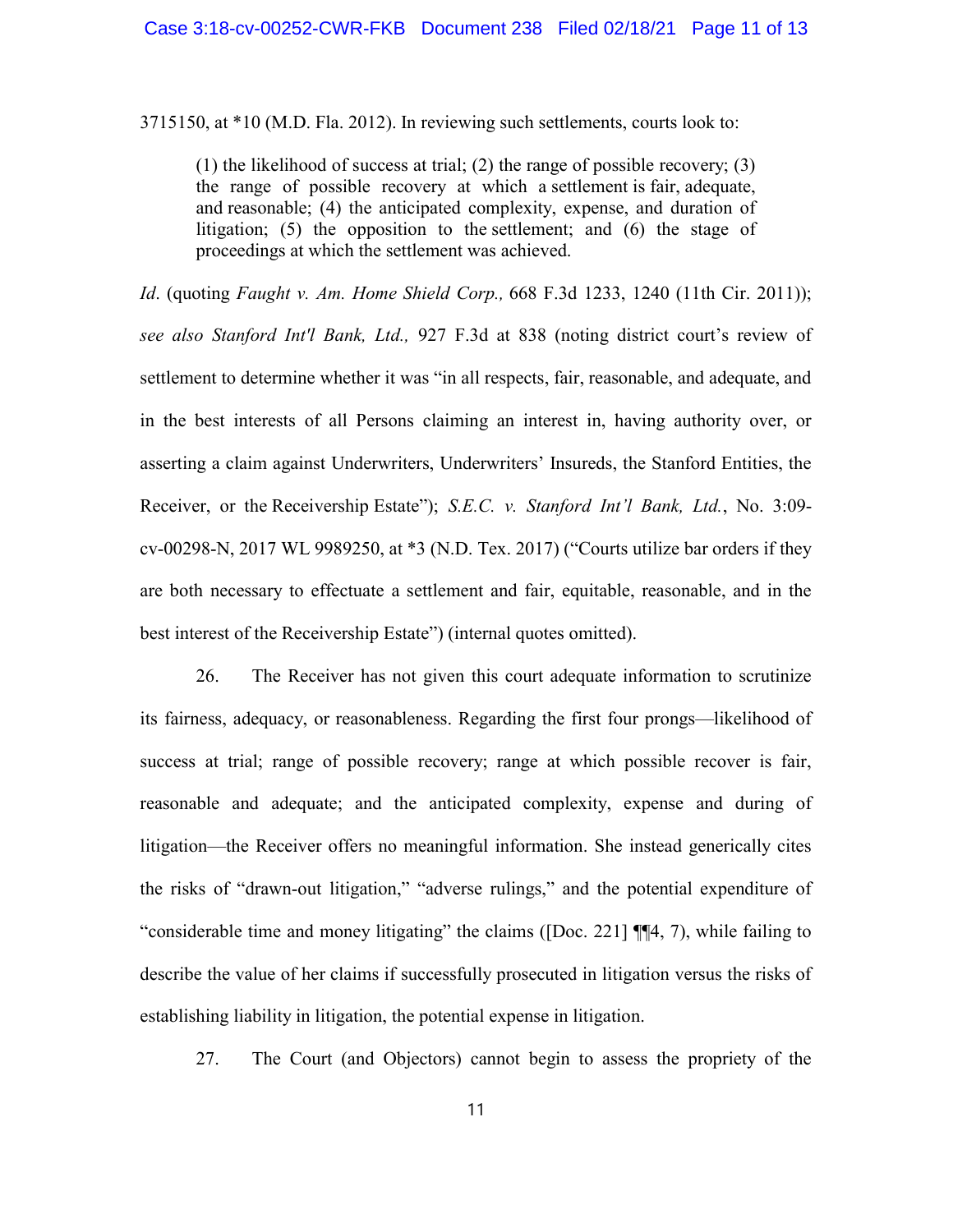## Case 3:18-cv-00252-CWR-FKB Document 238 Filed 02/18/21 Page 12 of 13

settlement if the Receiver does not provide some assessment of the extent of the Buter Snow Parties' liability. Instead, the Receiver baldly asserts that a settlement with the Butler Snow Parties is in the Receivership Estate's best interest because of the inherent risks in litigation and because the "Receiver and the Butler Snow Parties have undertaken extensive and thoughtful negotiations, including private mediation, and the Receiver is now satisfied that settlement with the Butler Snow Parties is in the Receivership Estate's best interest." [Doc. 221] ¶3.

28. Such broad statements are so lacking in detail that they are rendered practically meaningless. More information is necessary. Of particular interest to Objectors is how much the Butler Snow Parties benefitted from ill-gotten gains arising from the Ponzi scheme, all insurance information that is automatically discoverable under Fed. R. Civ. P.  $26(a)(1)$ , and the substance and fruits of the investigation which the Receiver engaged in to determine why settlement was proper and appropriate now. Only then can the Objectors assess the value of the case and, by extension, the reasonableness of the settlement.

#### **CONCLUSION**

WHEREFORE, PREMISES CONSIDERED, the Objectors request that the Court order the Receiver to: (1) disclose her analysis of the likelihood of her success at trial; (2) the range of possible recovery from the Butler Snow Parties; (3) her analysis of the expenses of litigating and trying her case against the Butler Snow Parties; (4) all amounts received by the Butler Snow Parties during their involvement in the Ponzi scheme; (5) disclose all documents which form the basis of prior items (1)-(4); and (6) exclude from the bar order claims, such as Objectors' Emotional Distress Claims, that were not part of